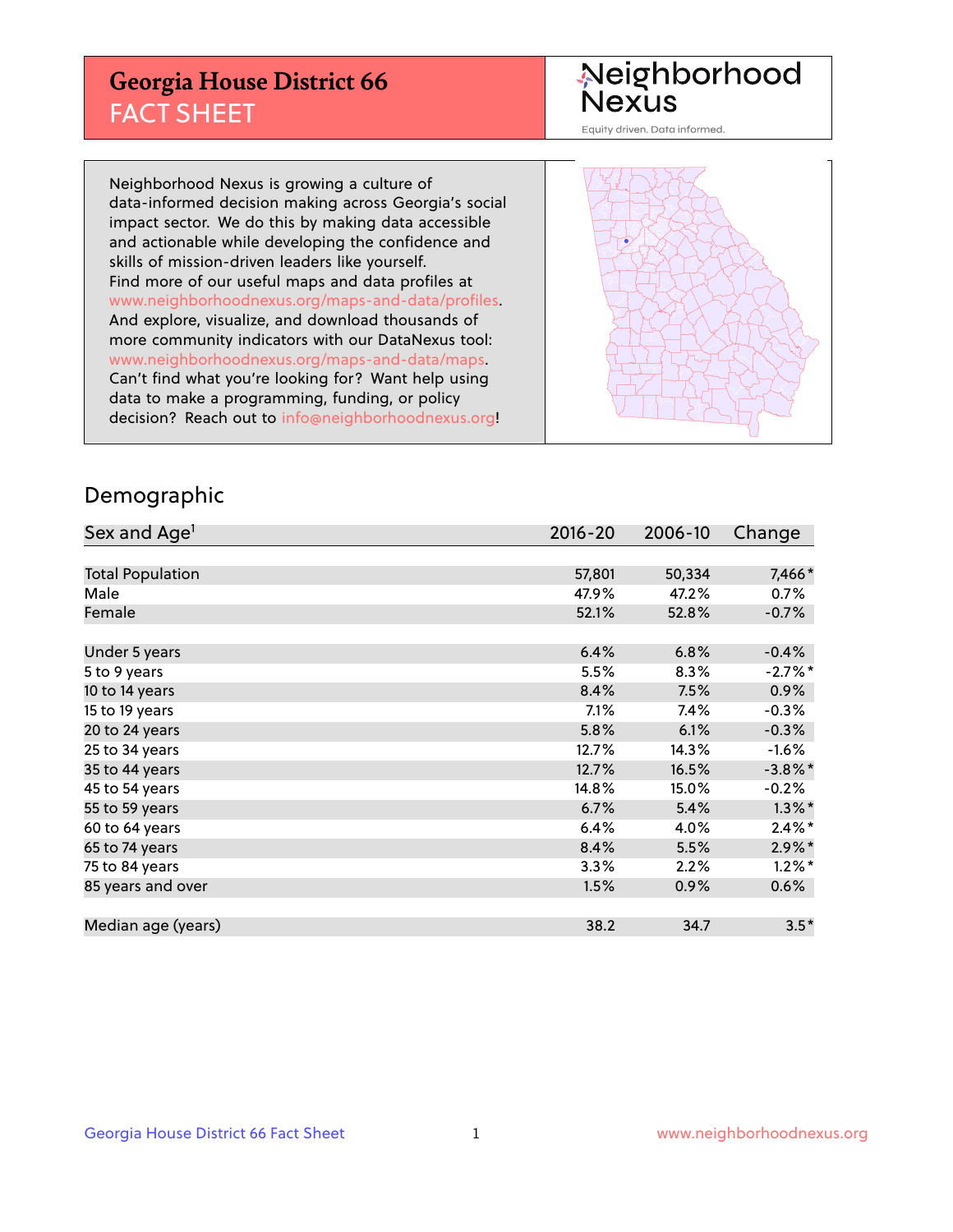## Demographic, continued...

| Race <sup>2</sup>                                            | $2016 - 20$ | 2006-10 | Change      |
|--------------------------------------------------------------|-------------|---------|-------------|
| <b>Total population</b>                                      | 57,801      | 50,334  | 7,466*      |
| One race                                                     | 96.0%       | 98.8%   | $-2.8\%$ *  |
| White                                                        | 44.7%       | 54.4%   | $-9.7%$ *   |
| <b>Black or African American</b>                             | 47.1%       | 41.7%   | $5.3\%$ *   |
| American Indian and Alaska Native                            | 0.1%        | 0.2%    | $-0.1%$     |
| Asian                                                        | 1.6%        | 1.6%    | $-0.0%$     |
| Native Hawaiian and Other Pacific Islander                   | 0.0%        | 0.0%    | 0.0%        |
| Some other race                                              | 2.6%        | 1.0%    | $1.7\%$ *   |
| Two or more races                                            | 4.0%        | 1.2%    | $2.8\%$ *   |
| Race alone or in combination with other race(s) <sup>3</sup> | $2016 - 20$ | 2006-10 | Change      |
| Total population                                             | 57,801      | 50,334  | 7,466*      |
| White                                                        | 47.9%       | 55.3%   | $-7.4\%$ *  |
| <b>Black or African American</b>                             | 49.6%       | 42.3%   | $7.3\%$ *   |
| American Indian and Alaska Native                            | 1.0%        | 0.5%    | 0.5%        |
| Asian                                                        | 2.0%        | 1.8%    | 0.2%        |
| Native Hawaiian and Other Pacific Islander                   | 0.0%        | 0.1%    | $-0.1%$     |
| Some other race                                              | 3.7%        | 1.4%    | $2.4\%$ *   |
|                                                              |             |         |             |
| Hispanic or Latino and Race <sup>4</sup>                     | $2016 - 20$ | 2006-10 | Change      |
| <b>Total population</b>                                      | 57,801      | 50,334  | 7,466*      |
| Hispanic or Latino (of any race)                             | 10.3%       | 6.3%    | 4.0%*       |
| Not Hispanic or Latino                                       | 89.7%       | 93.7%   | $-4.0\%$ *  |
| White alone                                                  | 38.9%       | 49.9%   | $-11.0\%$ * |
| Black or African American alone                              | 46.2%       | 41.1%   | $5.1\%$ *   |
| American Indian and Alaska Native alone                      | 0.1%        | 0.1%    | $-0.1%$     |
| Asian alone                                                  | 1.6%        | 1.5%    | 0.0%        |
| Native Hawaiian and Other Pacific Islander alone             | 0.0%        | 0.0%    | 0.0%        |
| Some other race alone                                        | 0.2%        | 0.3%    | $-0.1%$     |
| Two or more races                                            | 2.8%        | 0.8%    | $2.0\%$ *   |
| U.S. Citizenship Status <sup>5</sup>                         | $2016 - 20$ | 2006-10 | Change      |
|                                                              |             |         |             |
| Foreign-born population                                      | 4,818       | 3,791   | $1,026*$    |
| Naturalized U.S. citizen                                     | 53.1%       | 38.1%   | 15.0%*      |
| Not a U.S. citizen                                           | 46.9%       | 61.9%   | $-15.0\%$ * |
| Citizen, Voting Age Population <sup>6</sup>                  | 2016-20     | 2006-10 | Change      |
| Citizen, 18 and over population                              | 41,503      | 34,284  | $7,219*$    |
| Male                                                         | 45.5%       | 45.3%   | 0.2%        |
| Female                                                       | 54.5%       | 54.7%   | $-0.2%$     |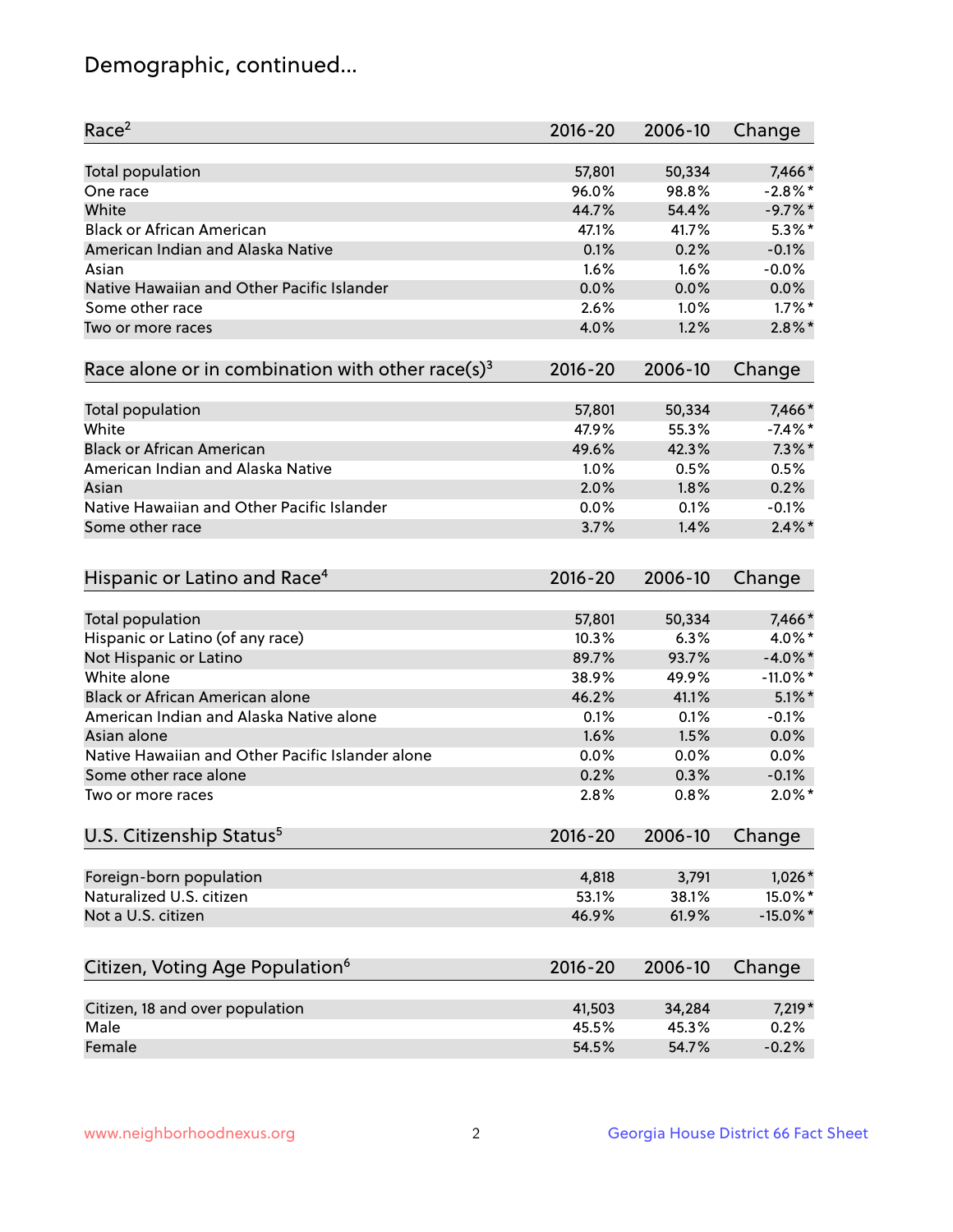#### Economic

| Income <sup>7</sup>                                 | $2016 - 20$ | 2006-10 | Change     |
|-----------------------------------------------------|-------------|---------|------------|
|                                                     |             |         |            |
| All households                                      | 20,208      | 18,121  | 2,088*     |
| Less than \$10,000                                  | 5.8%        | 5.2%    | 0.6%       |
| \$10,000 to \$14,999                                | 3.4%        | 5.7%    | $-2.3\%$ * |
| \$15,000 to \$24,999                                | 7.4%        | 7.9%    | $-0.5%$    |
| \$25,000 to \$34,999                                | 8.9%        | 11.1%   | $-2.2%$    |
| \$35,000 to \$49,999                                | 12.5%       | 16.3%   | $-3.8\%$ * |
| \$50,000 to \$74,999                                | 19.7%       | 19.8%   | $-0.0%$    |
| \$75,000 to \$99,999                                | 15.3%       | 14.5%   | 0.8%       |
| \$100,000 to \$149,999                              | 15.9%       | 13.7%   | 2.2%       |
| \$150,000 to \$199,999                              | 6.8%        | 2.8%    | 4.0%*      |
| \$200,000 or more                                   | 4.3%        | 3.1%    | 1.1%       |
| Median household income (dollars)                   | 65,056      | 54,212  | 10,844*    |
| Mean household income (dollars)                     | 77,327      | 67,920  | 9,407*     |
| With earnings                                       | 83.1%       | 86.4%   | $-3.3\%$ * |
| Mean earnings (dollars)                             | 77,580      | 66,925  | 10,655*    |
| <b>With Social Security</b>                         | 28.0%       | 21.1%   | $7.0\%$ *  |
| Mean Social Security income (dollars)               | 20,080      | 14,321  | 5,758*     |
| With retirement income                              | 18.2%       | 14.0%   | $4.2\%$ *  |
| Mean retirement income (dollars)                    | 22,755      | 23,706  | $-952$     |
| With Supplemental Security Income                   | $5.3\%$     | 3.9%    | 1.4%       |
| Mean Supplemental Security Income (dollars)         | 8,184       | 8,299   | $-115$     |
| With cash public assistance income                  | 2.1%        | 2.4%    | $-0.3%$    |
| Mean cash public assistance income (dollars)        | 224         | 3,850   | $-3,626*$  |
| With Food Stamp/SNAP benefits in the past 12 months | 13.5%       | 11.2%   | 2.3%       |
|                                                     |             |         |            |
| Families                                            | 14,251      | 13,052  | 1,199*     |
| Less than \$10,000                                  | 3.4%        | 3.8%    | $-0.4%$    |
| \$10,000 to \$14,999                                | 2.2%        | 4.2%    | $-2.0%$    |
| \$15,000 to \$24,999                                | 5.9%        | 6.2%    | $-0.3%$    |
| \$25,000 to \$34,999                                | 7.8%        | 9.8%    | $-2.0%$    |
| \$35,000 to \$49,999                                | 10.4%       | 14.6%   | $-4.1\%$ * |
| \$50,000 to \$74,999                                | 21.7%       | 21.8%   | $-0.1%$    |
| \$75,000 to \$99,999                                | 15.7%       | 14.8%   | 0.9%       |
| \$100,000 to \$149,999                              | 18.9%       | 17.1%   | 1.8%       |
| \$150,000 to \$199,999                              | 8.8%        | 3.7%    | $5.1\%$ *  |
| \$200,000 or more                                   | 5.1%        | 3.9%    | 1.3%       |
| Median family income (dollars)                      | 73,423      | 61,883  | $11,540*$  |
| Mean family income (dollars)                        | 86,806      | 76,172  | 10,634*    |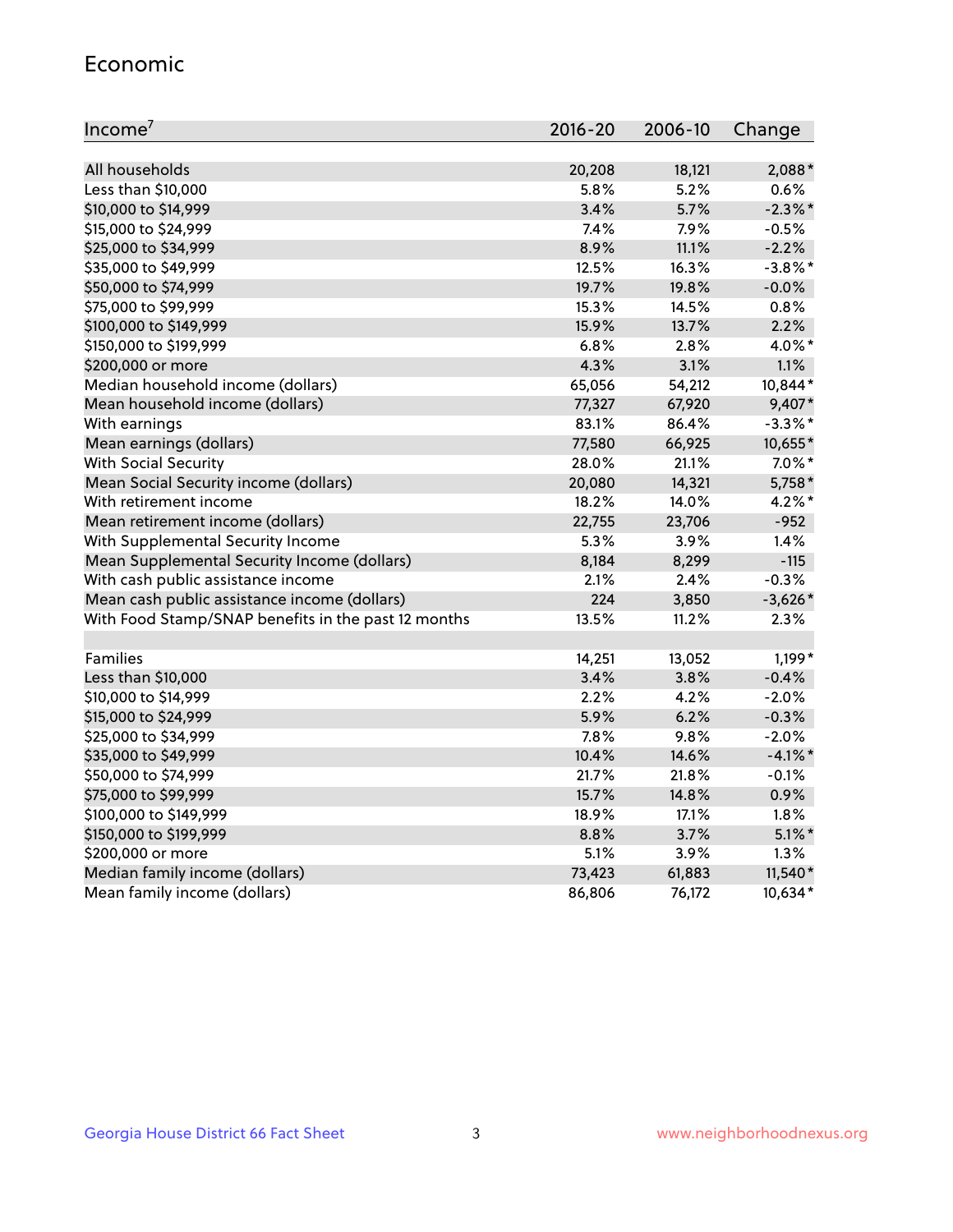## Economic, continued...

| Income, continued <sup>8</sup>                                        | $2016 - 20$ | 2006-10 | Change     |
|-----------------------------------------------------------------------|-------------|---------|------------|
|                                                                       |             |         |            |
| Nonfamily households                                                  | 5,957       | 5,068   | 889*       |
| Median nonfamily income (dollars)                                     | 40,684      | 34,088  | 6,596*     |
| Mean nonfamily income (dollars)                                       | 51,195      | 42,176  | 9,018*     |
| Median earnings for workers (dollars)                                 | 35,381      | 33,060  | $2,321*$   |
| Median earnings for male full-time, year-round workers<br>(dollars)   | 50,038      | 44,613  | 5,425*     |
| Median earnings for female full-time, year-round workers<br>(dollars) | 42,066      | 38,094  | $3,972*$   |
| Per capita income (dollars)                                           | 27,800      | 25,178  | $2,622*$   |
|                                                                       |             |         |            |
| Families and People Below Poverty Level <sup>9</sup>                  | $2016 - 20$ | 2006-10 | Change     |
| <b>All families</b>                                                   | 9.0%        | 10.0%   | $-1.0%$    |
| With related children under 18 years                                  | 12.7%       | 15.1%   | $-2.5%$    |
| With related children under 5 years only                              | 19.3%       | 12.7%   | 6.6%       |
| Married couple families                                               | 4.3%        | 4.2%    | 0.1%       |
| With related children under 18 years                                  | 5.0%        | 6.5%    | $-1.5%$    |
| With related children under 5 years only                              | 2.7%        | 7.6%    | $-4.9%$    |
| Families with female householder, no husband present                  | 18.8%       | 24.9%   | $-6.0%$    |
| With related children under 18 years                                  | 23.4%       | 29.1%   | $-5.6%$    |
| With related children under 5 years only                              | 37.0%       | 23.6%   | 13.4%      |
|                                                                       |             |         |            |
| All people                                                            | 11.8%       | 13.0%   | $-1.2%$    |
| Under 18 years                                                        | 15.9%       | 19.7%   | $-3.8%$    |
| Related children under 18 years                                       | 15.3%       | 19.3%   | $-4.1%$    |
| Related children under 5 years                                        | 20.0%       | 20.1%   | $-0.1%$    |
| Related children 5 to 17 years                                        | 13.5%       | 19.1%   | $-5.6%$    |
| 18 years and over                                                     | 10.5%       | 10.4%   | 0.0%       |
| 18 to 64 years                                                        | 10.4%       | 10.6%   | $-0.2%$    |
| 65 years and over                                                     | 10.7%       | 9.2%    | 1.4%       |
| People in families                                                    | 9.7%        | 12.1%   | $-2.4%$    |
| Unrelated individuals 15 years and over                               | 23.0%       | 18.8%   | 4.2%       |
|                                                                       |             |         |            |
| Non-Hispanic white people                                             | 11.7%       | 7.1%    | 4.6%*      |
| Black or African-American people                                      | 11.1%       | 19.9%   | $-8.8\%$ * |
| Asian people                                                          | 4.3%        | 11.8%   | $-7.5%$    |
| Hispanic or Latino people                                             | 13.6%       | 12.6%   | 1.1%       |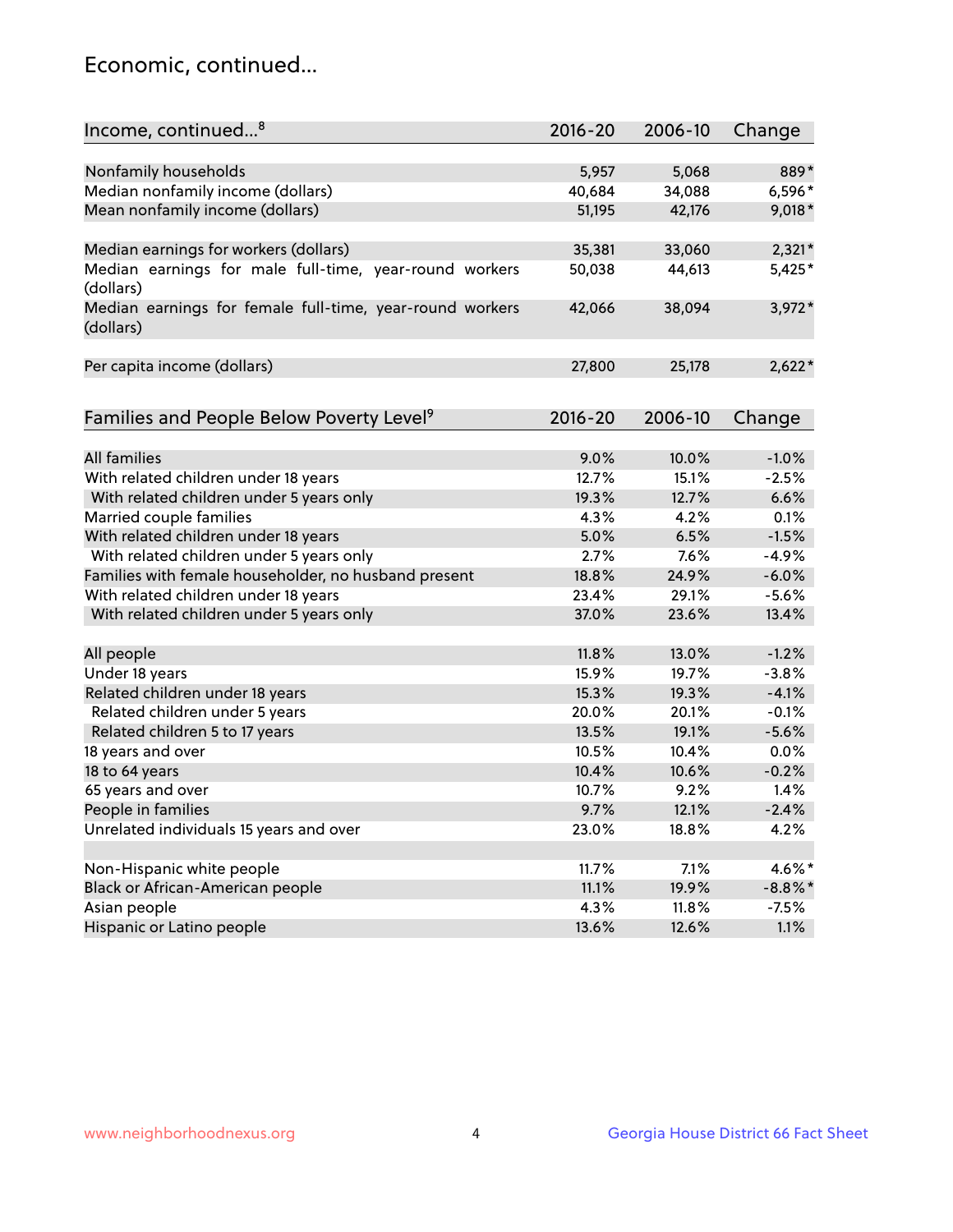## Employment

| Employment Status <sup>10</sup>                                             | $2016 - 20$ | 2006-10 | Change     |
|-----------------------------------------------------------------------------|-------------|---------|------------|
|                                                                             |             |         |            |
| Population 16 years and over                                                | 45,116      | 38,189  | $6,927*$   |
| In labor force                                                              | 64.8%       | 68.5%   | $-3.7%$    |
| Civilian labor force                                                        | 64.8%       | 68.3%   | $-3.5%$    |
| Employed                                                                    | 59.7%       | 61.4%   | $-1.7%$    |
| Unemployed                                                                  | 5.1%        | 6.9%    | $-1.8%$    |
| <b>Armed Forces</b>                                                         | 0.0%        | 0.1%    | $-0.1%$    |
| Not in labor force                                                          | 35.2%       | 31.5%   | 3.7%       |
| Civilian labor force                                                        |             |         |            |
|                                                                             | 29,243      | 26,098  | $3,145*$   |
| <b>Unemployment Rate</b>                                                    | 7.9%        | 10.1%   | $-2.2%$    |
| Females 16 years and over                                                   | 24,646      | 20,636  | 4,010*     |
| In labor force                                                              | 61.5%       | 63.2%   | $-1.6%$    |
| Civilian labor force                                                        | 61.5%       | 63.2%   | $-1.6%$    |
| Employed                                                                    | 57.6%       | 56.1%   | 1.5%       |
|                                                                             |             |         |            |
| Own children of the householder under 6 years                               | 4,264       | 3,983   | 281        |
| All parents in family in labor force                                        | 66.3%       | 66.6%   | $-0.3%$    |
| Own children of the householder 6 to 17 years                               | 8,970       | 9,147   | $-177$     |
| All parents in family in labor force                                        | 76.0%       | 73.9%   | 2.0%       |
|                                                                             |             |         |            |
| Industry <sup>11</sup>                                                      | $2016 - 20$ | 2006-10 | Change     |
|                                                                             |             |         |            |
| Civilian employed population 16 years and over                              | 26,920      | 23,451  | 3,470*     |
| Agriculture, forestry, fishing and hunting, and mining                      | 0.1%        | 0.2%    | $-0.1%$    |
| Construction                                                                | 6.6%        | 6.7%    | $-0.1%$    |
| Manufacturing                                                               | 10.3%       | 11.9%   | $-1.7%$    |
| Wholesale trade                                                             | 3.5%        | 5.5%    | $-2.0\%$ * |
| Retail trade                                                                | 12.9%       | 11.8%   | 1.1%       |
| Transportation and warehousing, and utilities                               | 7.9%        | 8.2%    | $-0.3%$    |
| Information                                                                 | 2.0%        | 3.3%    | $-1.3%$    |
| Finance and insurance, and real estate and rental and leasing               | 5.3%        | 6.8%    | $-1.4%$    |
| Professional, scientific, and management, and administrative                | 11.1%       | 9.9%    | 1.2%       |
| and waste management services                                               |             |         |            |
| Educational services, and health care and social assistance                 | 20.0%       | 16.8%   | $3.2\%$ *  |
| Arts, entertainment, and recreation, and accommodation and<br>food services | 10.9%       | 6.8%    | $4.1\%$ *  |
| Other services, except public administration                                | 4.9%        | 5.3%    | $-0.5%$    |
| Public administration                                                       | 4.5%        | 6.8%    | $-2.2%$ *  |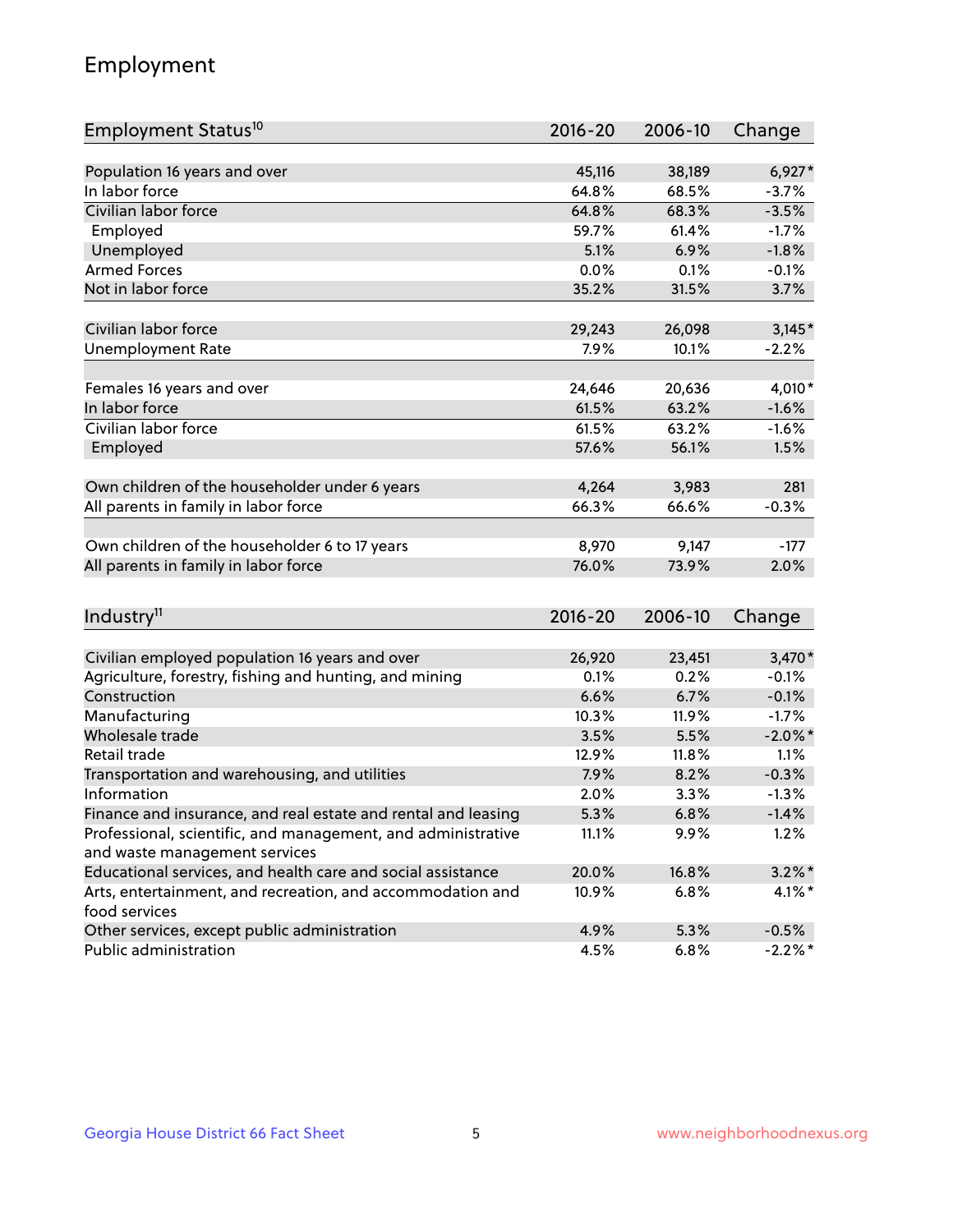## Employment, continued...

| Occupation <sup>12</sup>                                                    | $2016 - 20$ | 2006-10 | Change     |
|-----------------------------------------------------------------------------|-------------|---------|------------|
| Civilian employed population 16 years and over                              | 26,920      | 23,451  | $3,470*$   |
| Management, business, science, and arts occupations                         | 36.8%       | 31.6%   | $5.3\%$ *  |
| Service occupations                                                         | 14.2%       | 14.9%   | $-0.7%$    |
| Sales and office occupations                                                | 23.5%       | 28.8%   | $-5.3\%$ * |
|                                                                             |             |         | $-1.9%$    |
| Natural<br>and<br>resources,<br>construction,<br>maintenance<br>occupations | 8.0%        | 9.9%    |            |
| Production, transportation, and material moving occupations                 | 17.5%       | 14.9%   | $2.6\%$ *  |
| Class of Worker <sup>13</sup>                                               | $2016 - 20$ | 2006-10 | Change     |
|                                                                             |             |         |            |
| Civilian employed population 16 years and over                              | 26,920      | 23,451  | $3,470*$   |
| Private wage and salary workers                                             | 81.7%       | 79.4%   | 2.3%       |
| Government workers                                                          | 13.7%       | 16.1%   | $-2.4%$    |
| Self-employed in own not incorporated business workers                      | 4.5%        | 4.4%    | 0.1%       |
| Unpaid family workers                                                       | 0.2%        | 0.1%    | 0.0%       |
| Job Flows <sup>14</sup>                                                     | 2019        | 2010    | Change     |
|                                                                             |             |         |            |
| Total Jobs in district                                                      | 20,514      | 18,123  | 2,391      |
| Held by residents of district                                               | 13.6%       | 14.4%   | $-0.8%$    |
| Held by non-residents of district                                           | 86.4%       | 85.6%   | 0.8%       |
| Jobs by Industry Sector <sup>15</sup>                                       | 2019        | 2010    | Change     |
|                                                                             |             |         |            |
| Total Jobs in district                                                      | 20,514      | 18,123  | 2,391      |
| Goods Producing sectors                                                     | 5.8%        | 4.3%    | 1.4%       |
| Trade, Transportation, and Utilities sectors                                | 24.2%       | 25.2%   | $-1.0%$    |
| All Other Services sectors                                                  | 70.0%       | 70.5%   | $-0.5%$    |
| Total Jobs in district held by district residents                           | 2,789       | 2,607   | 182        |
| <b>Goods Producing sectors</b>                                              | 5.4%        | 5.4%    | 0.0%       |
| Trade, Transportation, and Utilities sectors                                | 13.2%       | 8.5%    | 4.7%       |
| All Other Services sectors                                                  | 81.4%       | 86.1%   | $-4.7%$    |
|                                                                             |             |         |            |
| Jobs by Earnings <sup>16</sup>                                              | 2019        | 2010    | Change     |
|                                                                             |             |         |            |
| Total Jobs in district                                                      | 20,514      | 18,123  | 2,391      |
| Jobs with earnings \$1250/month or less                                     | 32.1%       | 39.1%   | $-7.0%$    |
| Jobs with earnings \$1251/month to \$3333/month                             | 33.2%       | 37.0%   | $-3.8%$    |
| Jobs with earnings greater than \$3333/month                                | 34.7%       | 23.9%   | 10.8%      |
| Total Jobs in district held by district residents                           | 2,789       | 2,607   | 182        |
| Jobs with earnings \$1250/month or less                                     | 34.0%       | 37.5%   | $-3.4%$    |
| Jobs with earnings \$1251/month to \$3333/month                             | 36.8%       | 38.3%   | $-1.6%$    |
| Jobs with earnings greater than \$3333/month                                | 29.2%       | 24.2%   | 5.0%       |
|                                                                             |             |         |            |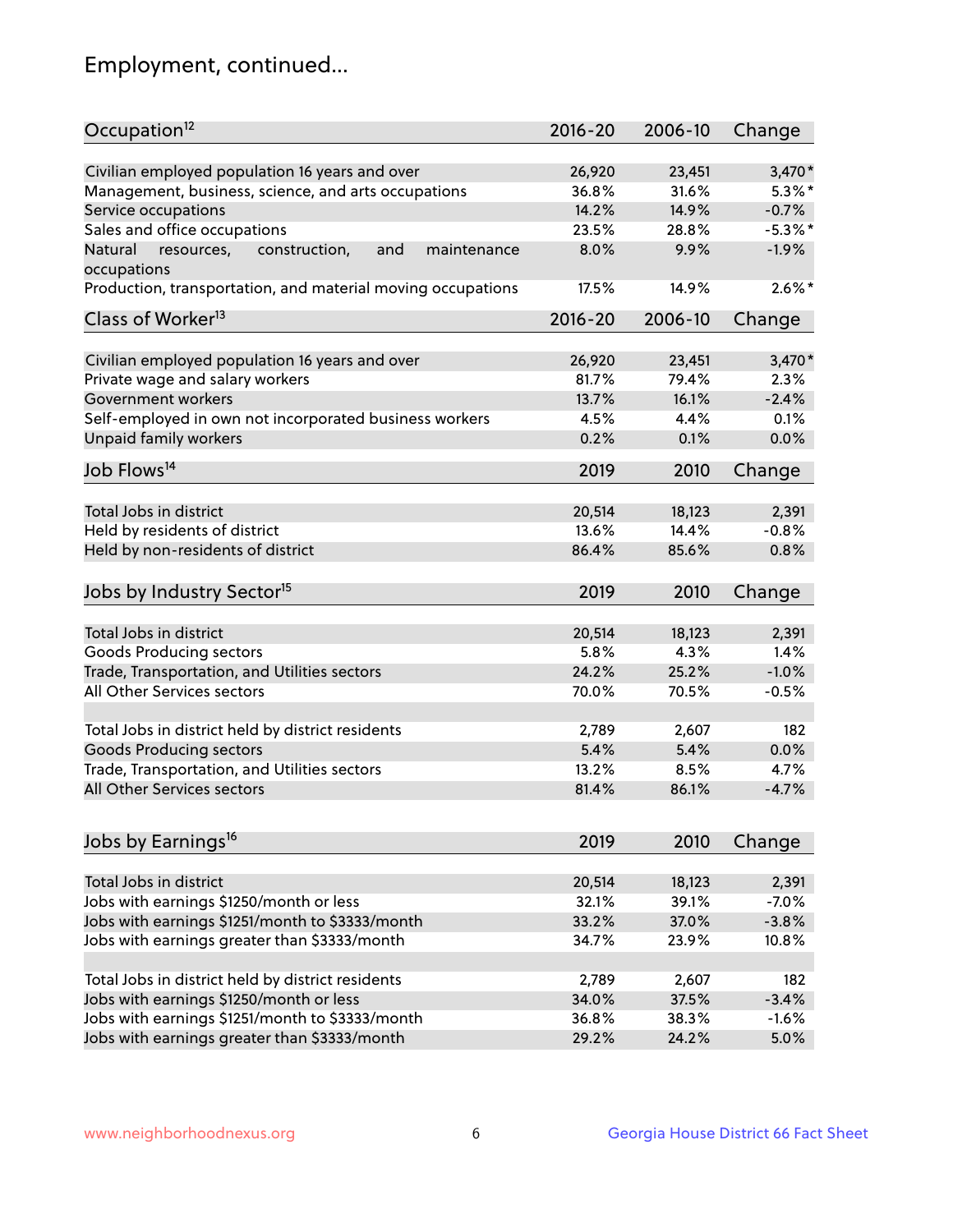## Employment, continued...

| 2,391   |
|---------|
| $-5.3%$ |
| $-0.2%$ |
| 5.5%    |
|         |
| 182     |
| 1.5%    |
| $-5.8%$ |
| 4.3%    |
|         |

#### Education

| School Enrollment <sup>18</sup>                | $2016 - 20$ | 2006-10 | Change     |
|------------------------------------------------|-------------|---------|------------|
|                                                |             |         |            |
| Population 3 years and over enrolled in school | 14,845      | 14,079  | 766        |
| Nursery school, preschool                      | 6.3%        | 5.4%    | 1.0%       |
| Kindergarten                                   | 4.1%        | 5.3%    | $-1.2%$    |
| Elementary school (grades 1-8)                 | 43.6%       | 46.0%   | $-2.4%$    |
| High school (grades 9-12)                      | 25.3%       | 23.8%   | 1.5%       |
| College or graduate school                     | 20.6%       | 19.6%   | 1.0%       |
| Educational Attainment <sup>19</sup>           | $2016 - 20$ | 2006-10 | Change     |
|                                                |             |         |            |
| Population 25 years and over                   | 38,512      | 32,144  | $6,368*$   |
| Less than 9th grade                            | 3.8%        | 3.9%    | $-0.1%$    |
| 9th to 12th grade, no diploma                  | 8.9%        | 8.1%    | 0.8%       |
| High school graduate (includes equivalency)    | 29.8%       | 33.0%   | $-3.3\%$ * |
| Some college, no degree                        | 20.4%       | 22.8%   | $-2.4%$    |
| Associate's degree                             | 7.5%        | 7.5%    | $-0.0%$    |
| Bachelor's degree                              | 18.7%       | 16.4%   | $2.3\%$ *  |
| Graduate or professional degree                | 10.9%       | 8.3%    | $2.6\%$ *  |
|                                                |             |         |            |
| Percent high school graduate or higher         | 87.3%       | 88.0%   | $-0.8%$    |
| Percent bachelor's degree or higher            | 29.6%       | 24.7%   | $4.9\%$ *  |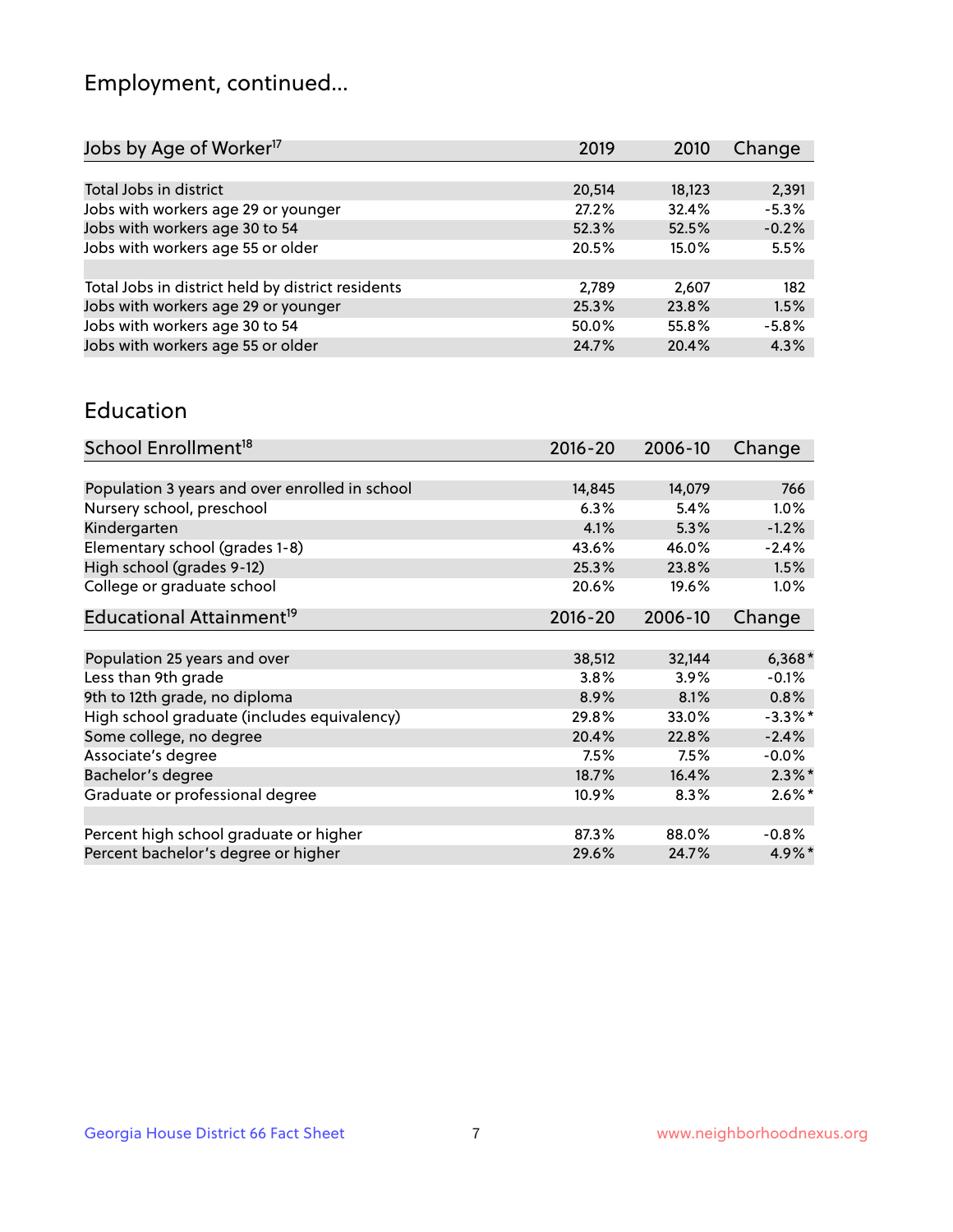## Housing

| <b>Total households</b><br>18,121<br>2,088*<br>20,208<br>Family households (families)<br>70.5%<br>72.0%<br>$-1.5%$<br>With own children under 18 years<br>29.6%<br>35.4%<br>$-5.9%$ *<br>Married-couple family<br>44.8%<br>49.2%<br>$-4.4\%$ *<br>With own children of the householder under 18 years<br>15.7%<br>21.5%<br>$-5.8\%$ *<br>Male householder, no wife present, family<br>4.1%<br>4.1%<br>0.1%<br>With own children of the householder under 18 years<br>1.9%<br>$-0.3%$<br>2.2%<br>Female householder, no husband present, family<br>21.6%<br>18.7%<br>2.9%<br>With own children of the householder under 18 years<br>12.0%<br>11.8%<br>0.3%<br>Nonfamily households<br>29.5%<br>28.0%<br>1.5%<br>Householder living alone<br>23.7%<br>24.1%<br>$-0.4%$<br>8.7%<br>5.9%<br>65 years and over<br>Households with one or more people under 18 years<br>35.6%<br>40.0%<br>$-4.4\%$ *<br>Households with one or more people 65 years and over<br>27.2%<br>16.6%<br>10.6%*<br>Average household size<br>2.80<br>2.75<br>0.05<br>Average family size<br>3.33<br>3.27<br>0.06<br>Housing Occupancy <sup>21</sup><br>2016-20<br>2006-10<br>Change<br>Total housing units<br>21,673<br>20,790<br>884*<br>Occupied housing units<br>93.2%<br>87.2%<br>$6.1\%$ * |
|--------------------------------------------------------------------------------------------------------------------------------------------------------------------------------------------------------------------------------------------------------------------------------------------------------------------------------------------------------------------------------------------------------------------------------------------------------------------------------------------------------------------------------------------------------------------------------------------------------------------------------------------------------------------------------------------------------------------------------------------------------------------------------------------------------------------------------------------------------------------------------------------------------------------------------------------------------------------------------------------------------------------------------------------------------------------------------------------------------------------------------------------------------------------------------------------------------------------------------------------------------------------|
|                                                                                                                                                                                                                                                                                                                                                                                                                                                                                                                                                                                                                                                                                                                                                                                                                                                                                                                                                                                                                                                                                                                                                                                                                                                                    |
|                                                                                                                                                                                                                                                                                                                                                                                                                                                                                                                                                                                                                                                                                                                                                                                                                                                                                                                                                                                                                                                                                                                                                                                                                                                                    |
|                                                                                                                                                                                                                                                                                                                                                                                                                                                                                                                                                                                                                                                                                                                                                                                                                                                                                                                                                                                                                                                                                                                                                                                                                                                                    |
|                                                                                                                                                                                                                                                                                                                                                                                                                                                                                                                                                                                                                                                                                                                                                                                                                                                                                                                                                                                                                                                                                                                                                                                                                                                                    |
|                                                                                                                                                                                                                                                                                                                                                                                                                                                                                                                                                                                                                                                                                                                                                                                                                                                                                                                                                                                                                                                                                                                                                                                                                                                                    |
| $2.8\%$ *                                                                                                                                                                                                                                                                                                                                                                                                                                                                                                                                                                                                                                                                                                                                                                                                                                                                                                                                                                                                                                                                                                                                                                                                                                                          |
|                                                                                                                                                                                                                                                                                                                                                                                                                                                                                                                                                                                                                                                                                                                                                                                                                                                                                                                                                                                                                                                                                                                                                                                                                                                                    |
|                                                                                                                                                                                                                                                                                                                                                                                                                                                                                                                                                                                                                                                                                                                                                                                                                                                                                                                                                                                                                                                                                                                                                                                                                                                                    |
|                                                                                                                                                                                                                                                                                                                                                                                                                                                                                                                                                                                                                                                                                                                                                                                                                                                                                                                                                                                                                                                                                                                                                                                                                                                                    |
|                                                                                                                                                                                                                                                                                                                                                                                                                                                                                                                                                                                                                                                                                                                                                                                                                                                                                                                                                                                                                                                                                                                                                                                                                                                                    |
|                                                                                                                                                                                                                                                                                                                                                                                                                                                                                                                                                                                                                                                                                                                                                                                                                                                                                                                                                                                                                                                                                                                                                                                                                                                                    |
|                                                                                                                                                                                                                                                                                                                                                                                                                                                                                                                                                                                                                                                                                                                                                                                                                                                                                                                                                                                                                                                                                                                                                                                                                                                                    |
|                                                                                                                                                                                                                                                                                                                                                                                                                                                                                                                                                                                                                                                                                                                                                                                                                                                                                                                                                                                                                                                                                                                                                                                                                                                                    |
|                                                                                                                                                                                                                                                                                                                                                                                                                                                                                                                                                                                                                                                                                                                                                                                                                                                                                                                                                                                                                                                                                                                                                                                                                                                                    |
|                                                                                                                                                                                                                                                                                                                                                                                                                                                                                                                                                                                                                                                                                                                                                                                                                                                                                                                                                                                                                                                                                                                                                                                                                                                                    |
|                                                                                                                                                                                                                                                                                                                                                                                                                                                                                                                                                                                                                                                                                                                                                                                                                                                                                                                                                                                                                                                                                                                                                                                                                                                                    |
|                                                                                                                                                                                                                                                                                                                                                                                                                                                                                                                                                                                                                                                                                                                                                                                                                                                                                                                                                                                                                                                                                                                                                                                                                                                                    |
|                                                                                                                                                                                                                                                                                                                                                                                                                                                                                                                                                                                                                                                                                                                                                                                                                                                                                                                                                                                                                                                                                                                                                                                                                                                                    |
|                                                                                                                                                                                                                                                                                                                                                                                                                                                                                                                                                                                                                                                                                                                                                                                                                                                                                                                                                                                                                                                                                                                                                                                                                                                                    |
|                                                                                                                                                                                                                                                                                                                                                                                                                                                                                                                                                                                                                                                                                                                                                                                                                                                                                                                                                                                                                                                                                                                                                                                                                                                                    |
|                                                                                                                                                                                                                                                                                                                                                                                                                                                                                                                                                                                                                                                                                                                                                                                                                                                                                                                                                                                                                                                                                                                                                                                                                                                                    |
|                                                                                                                                                                                                                                                                                                                                                                                                                                                                                                                                                                                                                                                                                                                                                                                                                                                                                                                                                                                                                                                                                                                                                                                                                                                                    |
|                                                                                                                                                                                                                                                                                                                                                                                                                                                                                                                                                                                                                                                                                                                                                                                                                                                                                                                                                                                                                                                                                                                                                                                                                                                                    |
|                                                                                                                                                                                                                                                                                                                                                                                                                                                                                                                                                                                                                                                                                                                                                                                                                                                                                                                                                                                                                                                                                                                                                                                                                                                                    |
| Vacant housing units<br>6.8%<br>$-6.1\%$ *<br>12.8%                                                                                                                                                                                                                                                                                                                                                                                                                                                                                                                                                                                                                                                                                                                                                                                                                                                                                                                                                                                                                                                                                                                                                                                                                |
| $-4.4*$<br>2.4<br>6.8<br>Homeowner vacancy rate                                                                                                                                                                                                                                                                                                                                                                                                                                                                                                                                                                                                                                                                                                                                                                                                                                                                                                                                                                                                                                                                                                                                                                                                                    |
| Rental vacancy rate<br>4.3<br>10.0<br>$-5.7$                                                                                                                                                                                                                                                                                                                                                                                                                                                                                                                                                                                                                                                                                                                                                                                                                                                                                                                                                                                                                                                                                                                                                                                                                       |
|                                                                                                                                                                                                                                                                                                                                                                                                                                                                                                                                                                                                                                                                                                                                                                                                                                                                                                                                                                                                                                                                                                                                                                                                                                                                    |
| Units in Structure <sup>22</sup><br>2016-20<br>2006-10<br>Change                                                                                                                                                                                                                                                                                                                                                                                                                                                                                                                                                                                                                                                                                                                                                                                                                                                                                                                                                                                                                                                                                                                                                                                                   |
|                                                                                                                                                                                                                                                                                                                                                                                                                                                                                                                                                                                                                                                                                                                                                                                                                                                                                                                                                                                                                                                                                                                                                                                                                                                                    |
| Total housing units<br>21,673<br>20,790<br>884*                                                                                                                                                                                                                                                                                                                                                                                                                                                                                                                                                                                                                                                                                                                                                                                                                                                                                                                                                                                                                                                                                                                                                                                                                    |
| $2.4\%$ *<br>1-unit, detached<br>78.8%<br>76.4%                                                                                                                                                                                                                                                                                                                                                                                                                                                                                                                                                                                                                                                                                                                                                                                                                                                                                                                                                                                                                                                                                                                                                                                                                    |
| 4.3%<br>2.7%<br>$1.6\%$ *<br>1-unit, attached                                                                                                                                                                                                                                                                                                                                                                                                                                                                                                                                                                                                                                                                                                                                                                                                                                                                                                                                                                                                                                                                                                                                                                                                                      |
| 2.1%<br>$-1.0%$<br>2 units<br>1.1%                                                                                                                                                                                                                                                                                                                                                                                                                                                                                                                                                                                                                                                                                                                                                                                                                                                                                                                                                                                                                                                                                                                                                                                                                                 |
| 1.6%<br>3 or 4 units<br>2.5%<br>$-0.8%$                                                                                                                                                                                                                                                                                                                                                                                                                                                                                                                                                                                                                                                                                                                                                                                                                                                                                                                                                                                                                                                                                                                                                                                                                            |
| 5.2%<br>5 to 9 units<br>4.0%<br>1.3%                                                                                                                                                                                                                                                                                                                                                                                                                                                                                                                                                                                                                                                                                                                                                                                                                                                                                                                                                                                                                                                                                                                                                                                                                               |
| 10 to 19 units<br>4.0%<br>6.0%<br>$-1.9%$                                                                                                                                                                                                                                                                                                                                                                                                                                                                                                                                                                                                                                                                                                                                                                                                                                                                                                                                                                                                                                                                                                                                                                                                                          |
| 2.2%<br>3.2%<br>20 or more units<br>$-1.0%$                                                                                                                                                                                                                                                                                                                                                                                                                                                                                                                                                                                                                                                                                                                                                                                                                                                                                                                                                                                                                                                                                                                                                                                                                        |
| Mobile home<br>2.7%<br>3.2%<br>$-0.5%$                                                                                                                                                                                                                                                                                                                                                                                                                                                                                                                                                                                                                                                                                                                                                                                                                                                                                                                                                                                                                                                                                                                                                                                                                             |
| Boat, RV, van, etc.<br>0.0%<br>0.0%<br>0.0%                                                                                                                                                                                                                                                                                                                                                                                                                                                                                                                                                                                                                                                                                                                                                                                                                                                                                                                                                                                                                                                                                                                                                                                                                        |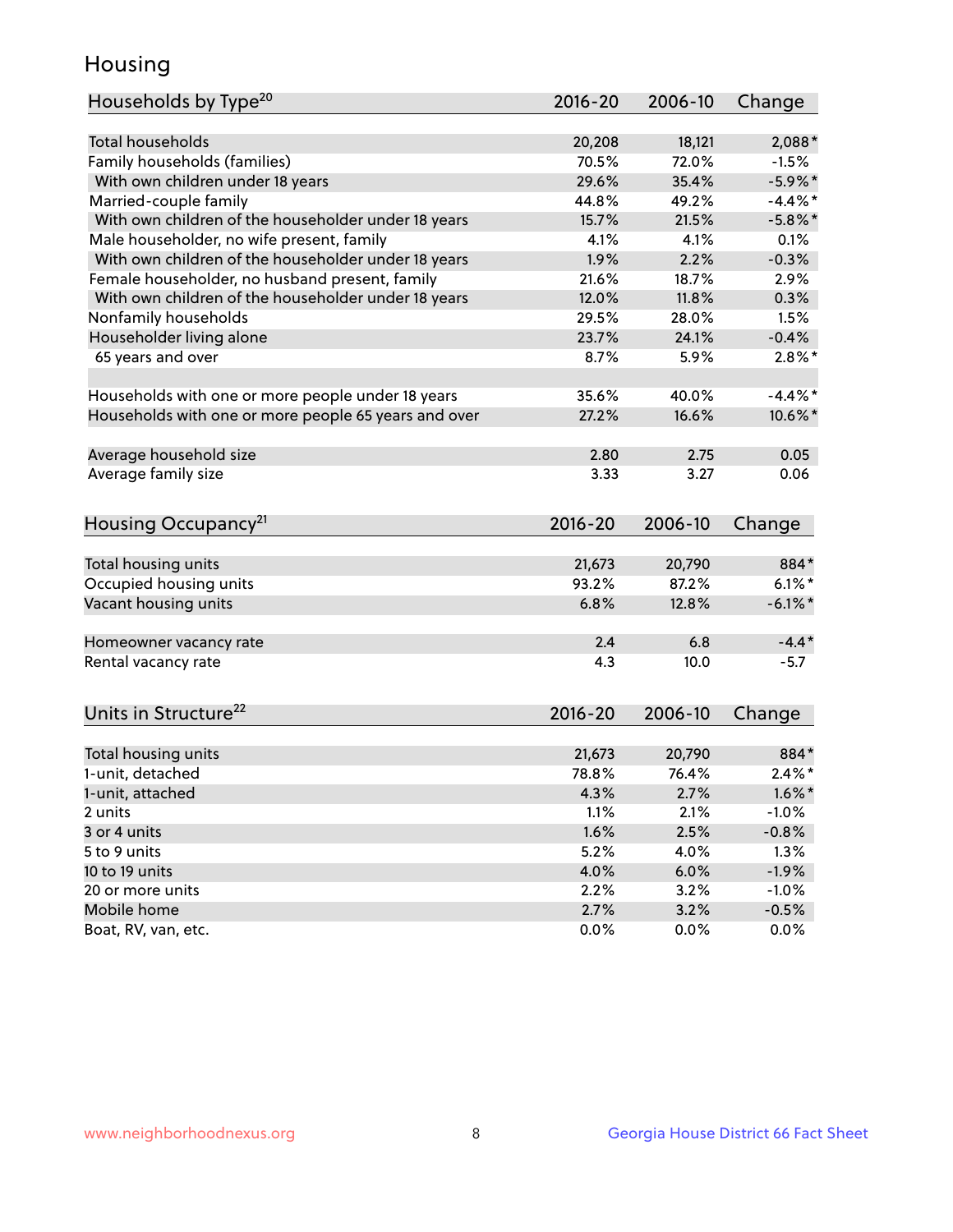## Housing, Continued...

| Year Structure Built <sup>23</sup>             | 2016-20     | 2006-10 | Change     |
|------------------------------------------------|-------------|---------|------------|
| Total housing units                            | 21,673      | 20,790  | 884*       |
| Built 2014 or later                            | 3.2%        | (X)     | (X)        |
| Built 2010 to 2013                             | 3.5%        | (X)     | (X)        |
| Built 2000 to 2009                             | 22.3%       | 29.6%   | $-7.2%$ *  |
| Built 1990 to 1999                             | 17.6%       | 22.4%   | $-4.8\%$ * |
| Built 1980 to 1989                             | 18.0%       | 16.7%   | 1.2%       |
| Built 1970 to 1979                             | 23.1%       | 18.6%   | 4.5%*      |
| Built 1960 to 1969                             | 7.7%        | 6.9%    | 0.8%       |
| Built 1950 to 1959                             | 2.8%        | 3.2%    | $-0.4%$    |
| Built 1940 to 1949                             | 1.2%        | 1.0%    | 0.2%       |
| Built 1939 or earlier                          | 0.6%        | 1.6%    | $-1.0%$    |
| Housing Tenure <sup>24</sup>                   | $2016 - 20$ | 2006-10 | Change     |
| Occupied housing units                         | 20,208      | 18,121  | $2,088*$   |
| Owner-occupied                                 | 63.4%       | 69.5%   | $-6.1\%$ * |
| Renter-occupied                                | 36.6%       | 30.5%   | $6.1\%$ *  |
| Average household size of owner-occupied unit  | 2.82        | 2.78    | 0.04       |
| Average household size of renter-occupied unit | 2.76        | 2.67    | 0.09       |
| Residence 1 Year Ago <sup>25</sup>             | $2016 - 20$ | 2006-10 | Change     |
| Population 1 year and over                     | 57,246      | 49,638  | 7,608*     |
| Same house                                     | 85.6%       | 79.9%   | $5.7\%$ *  |
| Different house in the U.S.                    | 14.2%       | 19.9%   | $-5.7\%$ * |
| Same county                                    | 5.3%        | 9.2%    | $-3.9\%$ * |
| Different county                               | 8.9%        | 10.7%   | $-1.8%$    |
| Same state                                     | 6.7%        | 6.6%    | 0.1%       |
| Different state                                | 2.2%        | 4.1%    | $-1.9%$ *  |
| Abroad                                         | 0.2%        | 0.2%    | 0.0%       |
| Value of Housing Unit <sup>26</sup>            | $2016 - 20$ | 2006-10 | Change     |
| Owner-occupied units                           | 12,819      | 12,593  | 226        |
| Less than \$50,000                             | 3.0%        | 4.4%    | $-1.4%$    |
| \$50,000 to \$99,999                           | 11.9%       | 13.2%   | $-1.2%$    |
| \$100,000 to \$149,999                         | 25.2%       | 31.6%   | $-6.4\%$ * |
| \$150,000 to \$199,999                         | 24.7%       | 24.1%   | 0.6%       |
| \$200,000 to \$299,999                         | 22.3%       | 14.5%   | $7.8\%$ *  |
| \$300,000 to \$499,999                         | 10.7%       | 10.0%   | 0.8%       |
| \$500,000 to \$999,999                         | 2.1%        | 1.6%    | 0.5%       |
| \$1,000,000 or more                            | 0.1%        | 0.7%    | $-0.6%$    |
| Median (dollars)                               | 166,494     | 151,417 | $15,077*$  |
| Mortgage Status <sup>27</sup>                  | $2016 - 20$ | 2006-10 | Change     |
| Owner-occupied units                           | 12,819      | 12,593  | 226        |
| Housing units with a mortgage                  | 73.4%       | 81.4%   | $-8.0\%$ * |
| Housing units without a mortgage               | 26.6%       | 18.6%   | $8.0\%$ *  |
|                                                |             |         |            |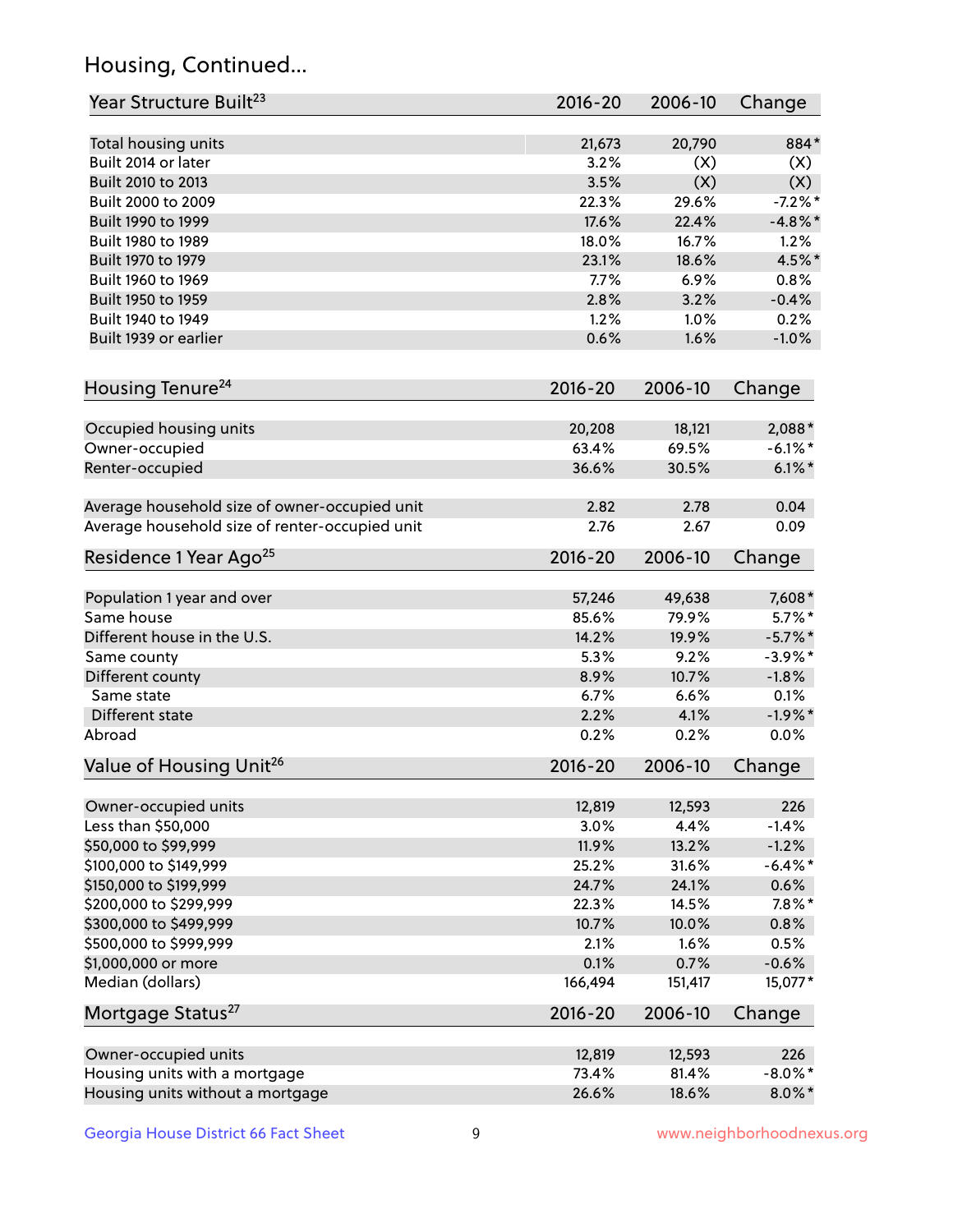## Housing, Continued...

| Selected Monthly Owner Costs <sup>28</sup>                                            | 2016-20     | 2006-10 | Change      |
|---------------------------------------------------------------------------------------|-------------|---------|-------------|
| Housing units with a mortgage                                                         | 9,409       | 10,245  | $-836*$     |
| Less than \$300                                                                       | 0.0%        | 0.2%    | $-0.2%$     |
| \$300 to \$499                                                                        | 1.8%        | 1.6%    | 0.2%        |
| \$500 to \$999                                                                        | 21.1%       | 15.0%   | 6.2%        |
| \$1,000 to \$1,499                                                                    | 39.6%       | 41.0%   | $-1.4%$     |
| \$1,500 to \$1,999                                                                    | 21.5%       | 23.1%   | $-1.6%$     |
| \$2,000 to \$2,999                                                                    | 13.7%       | 14.7%   | $-1.0%$     |
| \$3,000 or more                                                                       | 2.3%        | 4.6%    | $-2.3%$     |
| Median (dollars)                                                                      | 1,320       | 1,392   | $-71*$      |
| Housing units without a mortgage                                                      | 3,410       | 2,348   | $1,062*$    |
| Less than \$150                                                                       | 1.8%        | 3.3%    | $-1.5%$     |
| \$150 to \$249                                                                        | 10.0%       | 14.4%   | $-4.4%$     |
| \$250 to \$349                                                                        | 22.3%       | 35.0%   | $-12.7%$ *  |
| \$350 to \$499                                                                        | 39.9%       | 26.1%   | 13.9%*      |
| \$500 to \$699                                                                        | 18.4%       | 14.9%   | 3.5%        |
| \$700 or more                                                                         | 7.6%        | 6.4%    | 1.2%        |
| Median (dollars)                                                                      | 393         | 343     | $50*$       |
| Selected Monthly Owner Costs as a Percentage of<br>Household Income <sup>29</sup>     | $2016 - 20$ | 2006-10 | Change      |
| Housing units with a mortgage (excluding units where<br>SMOCAPI cannot be computed)   | 9,366       | 10,231  | $-865$      |
| Less than 20.0 percent                                                                | 52.2%       | 33.4%   | 18.8%*      |
| 20.0 to 24.9 percent                                                                  | 18.9%       | 15.0%   | 4.0%*       |
| 25.0 to 29.9 percent                                                                  | 8.9%        | 11.1%   | $-2.2%$     |
| 30.0 to 34.9 percent                                                                  | 4.8%        | 10.1%   | $-5.3\%$ *  |
| 35.0 percent or more                                                                  | 15.2%       | 30.4%   | $-15.2\%$ * |
| Not computed                                                                          | 42          | 13      | 29          |
| Housing unit without a mortgage (excluding units where<br>SMOCAPI cannot be computed) | 3,295       | 2,303   | 992         |
| Less than 10.0 percent                                                                | 53.3%       | 55.6%   | $-2.3%$     |
| 10.0 to 14.9 percent                                                                  | 21.0%       | 19.4%   | 1.6%        |
| 15.0 to 19.9 percent                                                                  | 10.4%       | 7.3%    | 3.1%        |
| 20.0 to 24.9 percent                                                                  | 4.8%        | 3.9%    | 1.0%        |
| 25.0 to 29.9 percent                                                                  | 3.8%        | 4.9%    | $-1.2%$     |
| 30.0 to 34.9 percent                                                                  | 0.4%        | 0.8%    | $-0.4%$     |
| 35.0 percent or more                                                                  | 6.4%        | 8.2%    | $-1.8%$     |
| Not computed                                                                          | 115         | 45      | 71          |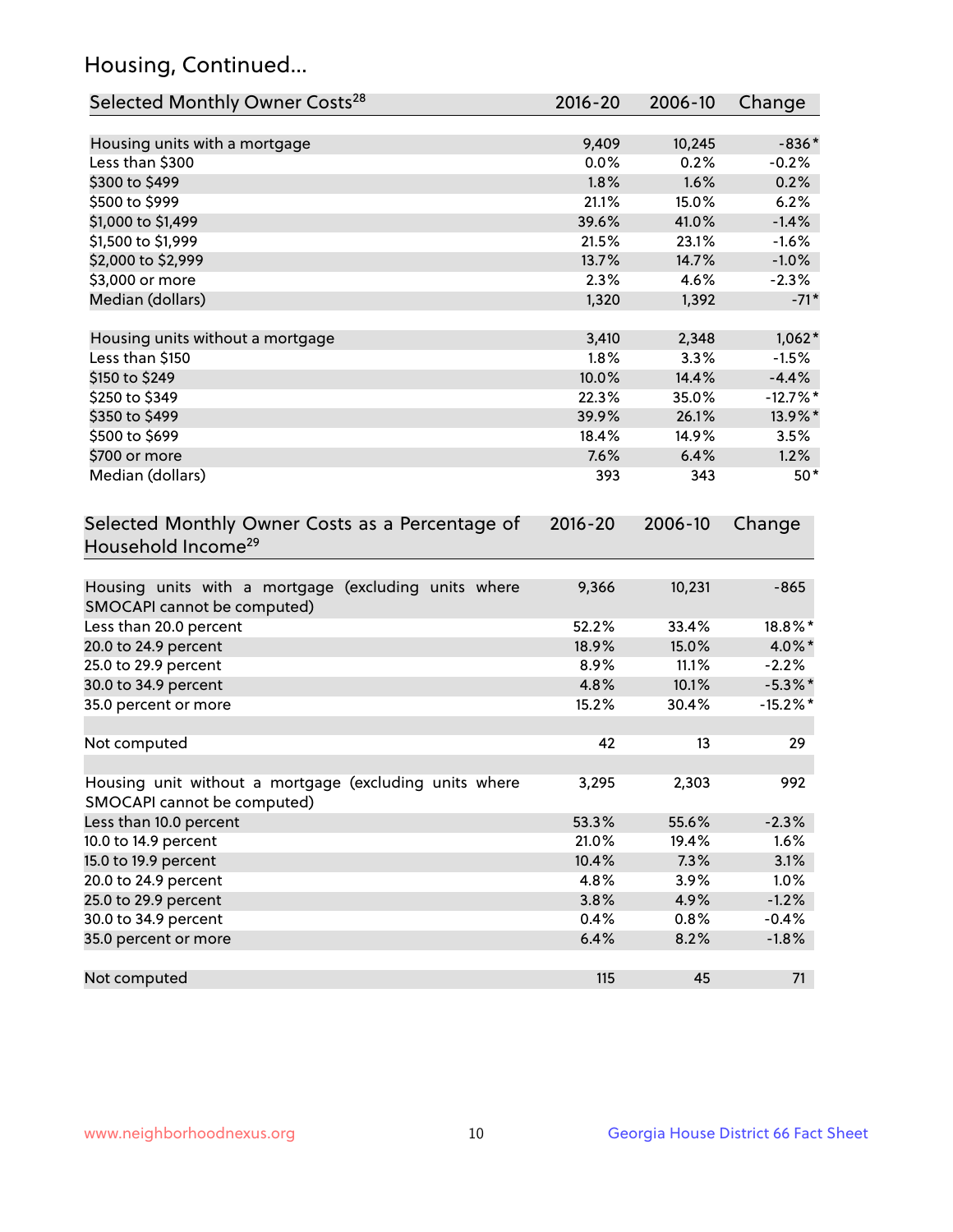## Housing, Continued...

| Gross Rent <sup>30</sup>   | 2016-20 | 2006-10 | Change      |
|----------------------------|---------|---------|-------------|
|                            |         |         |             |
| Occupied units paying rent | 7,257   | 5,339   | $1,917*$    |
| Less than \$200            | $0.0\%$ | 0.3%    | $-0.3%$     |
| \$200 to \$499             | 4.4%    | 7.7%    | $-3.3%$     |
| \$500 to \$749             | 9.6%    | 21.9%   | $-12.3%$    |
| \$750 to \$999             | 22.2%   | 37.4%   | $-15.2\%$ * |
| \$1,000 to \$1,499         | 52.3%   | 26.2%   | 26.0%*      |
| \$1,500 to \$1,999         | 8.1%    | 4.6%    | 3.5%        |
| \$2,000 or more            | 3.4%    | 1.8%    | 1.5%        |
| Median (dollars)           | 1,114   | 997     | $116*$      |
|                            |         |         |             |
| No rent paid               | 133     | 189     | -56         |

| Gross Rent as a Percentage of Household Income <sup>31</sup>                   | $2016 - 20$ | 2006-10  | Change  |
|--------------------------------------------------------------------------------|-------------|----------|---------|
|                                                                                |             |          |         |
| Occupied units paying rent (excluding units where GRAPI<br>cannot be computed) | 7,103       | 5,268    | 1,836*  |
| Less than 15.0 percent                                                         | 12.8%       | 11.7%    | 1.2%    |
| 15.0 to 19.9 percent                                                           | 13.3%       | 12.2%    | 1.1%    |
| 20.0 to 24.9 percent                                                           | $9.6\%$     | 9.1%     | 0.4%    |
| 25.0 to 29.9 percent                                                           | 17.3%       | 13.7%    | 3.6%    |
| 30.0 to 34.9 percent                                                           | $11.3\%$    | $10.6\%$ | 0.7%    |
| 35.0 percent or more                                                           | 35.7%       | 42.6%    | $-7.0%$ |
|                                                                                |             |          |         |
| Not computed                                                                   | 286         | 260      | 26      |

## Transportation

| Commuting to Work <sup>32</sup>           | 2016-20 | 2006-10 | Change     |
|-------------------------------------------|---------|---------|------------|
|                                           |         |         |            |
| Workers 16 years and over                 | 26,563  | 22,657  | 3,905*     |
| Car, truck, or van - drove alone          | 81.0%   | 80.7%   | 0.3%       |
| Car, truck, or van - carpooled            | 8.7%    | 11.9%   | $-3.2\%$ * |
| Public transportation (excluding taxicab) | 0.7%    | 1.9%    | $-1.2\%$ * |
| Walked                                    | 0.1%    | 0.9%    | $-0.7%$    |
| Other means                               | $1.3\%$ | $0.7\%$ | 0.6%       |
| Worked at home                            | 8.2%    | 3.9%    | $4.3\%$ *  |
|                                           |         |         |            |
| Mean travel time to work (minutes)        | 32.8    | 33.3    | $-0.5$     |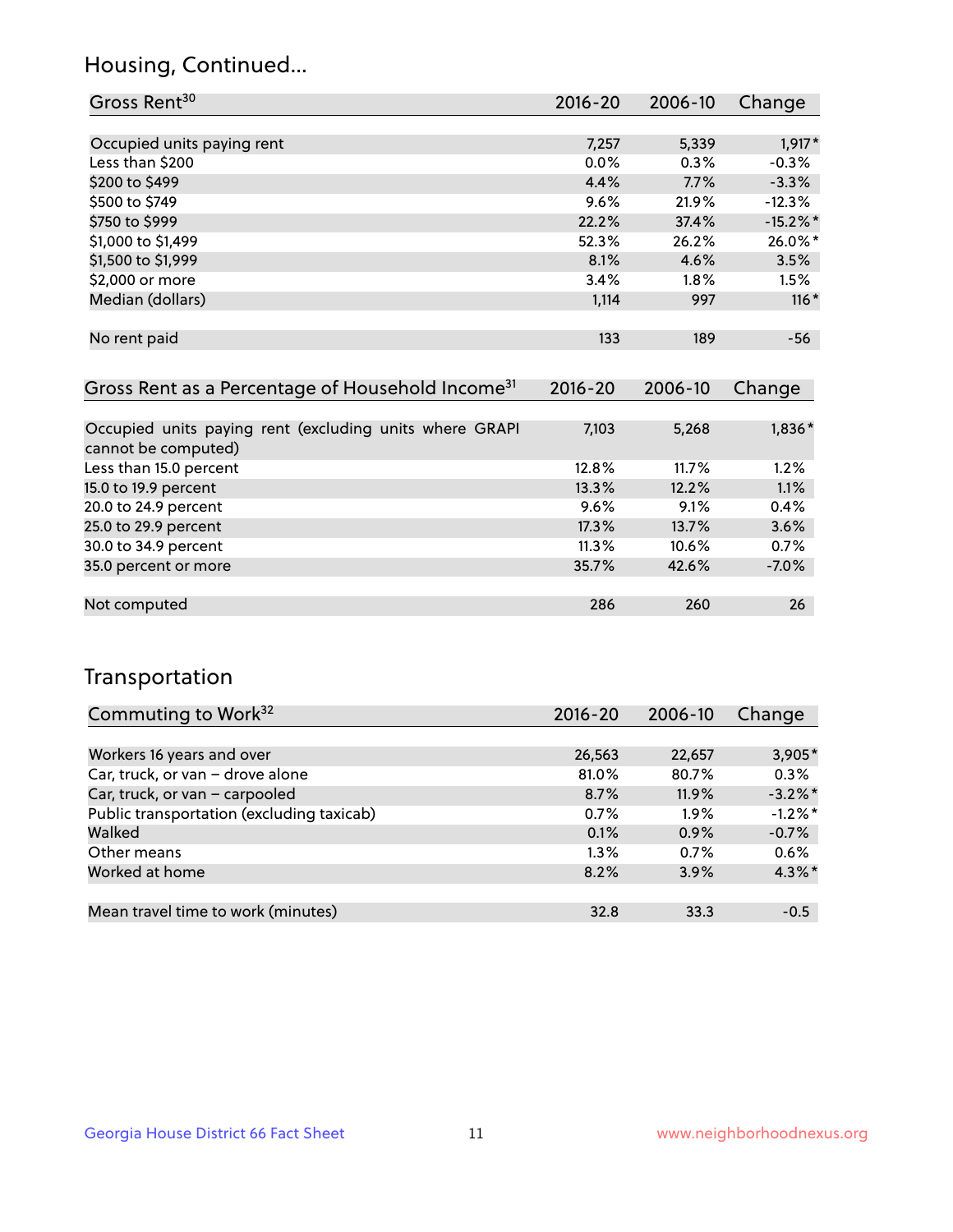## Transportation, Continued...

| Vehicles Available <sup>33</sup> | 2016-20 | 2006-10 | Change   |
|----------------------------------|---------|---------|----------|
|                                  |         |         |          |
| Occupied housing units           | 20,208  | 18,121  | $2,088*$ |
| No vehicles available            | 3.8%    | 4.7%    | $-0.9%$  |
| 1 vehicle available              | 30.5%   | 31.5%   | $-1.0%$  |
| 2 vehicles available             | 41.0%   | 38.9%   | 2.1%     |
| 3 or more vehicles available     | 24.7%   | 24.9%   | $-0.2%$  |

#### Health

| Health Insurance coverage <sup>34</sup>                 | 2016-20 |
|---------------------------------------------------------|---------|
|                                                         |         |
| Civilian Noninstitutionalized Population                | 56,660  |
| With health insurance coverage                          | 87.0%   |
| With private health insurance coverage                  | 64.8%   |
| With public health coverage                             | 31.5%   |
| No health insurance coverage                            | 13.0%   |
| Civilian Noninstitutionalized Population Under 19 years | 15,031  |
| No health insurance coverage                            | 6.1%    |
| Civilian Noninstitutionalized Population 19 to 64 years | 34,065  |
| In labor force:                                         | 26,699  |
| Employed:                                               | 24,746  |
| With health insurance coverage                          | 83.9%   |
| With private health insurance coverage                  | 79.3%   |
| With public coverage                                    | 5.9%    |
| No health insurance coverage                            | 16.1%   |
| Unemployed:                                             | 1,953   |
| With health insurance coverage                          | 66.0%   |
| With private health insurance coverage                  | 51.1%   |
| With public coverage                                    | 16.4%   |
| No health insurance coverage                            | 34.0%   |
| Not in labor force:                                     | 7,366   |
| With health insurance coverage                          | 77.0%   |
| With private health insurance coverage                  | 48.9%   |
| With public coverage                                    | 36.8%   |
| No health insurance coverage                            | 23.0%   |